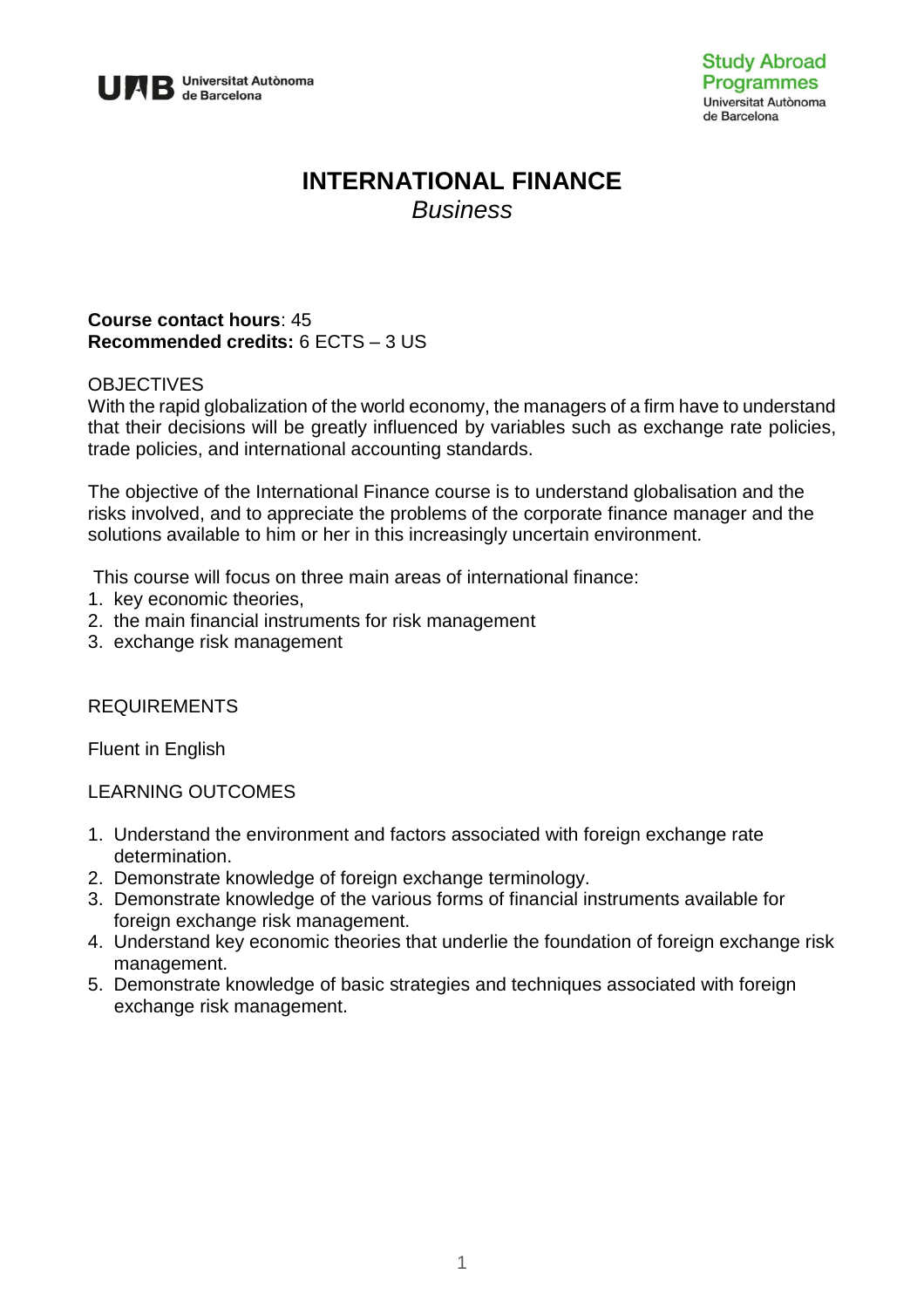

# **CONTENTS**

- Introduction to International Finance
- The Determination of Exchange Rates
- The Balance of Payments
- The Foreign Exchange Market
- The International Monetary System
- Parity Conditions in International Finance
- Mid-Term Exam
- Currency Futures
- Currency Options
- Interest Rate and Currency Swaps
- Translation Exposure
- Transaction Exposure
- Economic Exposure

### TEACHING METHODOLOGY

The learning experience is based on a range of methods: lectures and exercises, seeking that students understand the world of international finance and develop their skills in areas such as theoretical presentations and practical exercises. There is also a component of self-directed learning based on recommended readings and research.

### ASSESSMENT CRITERIA

Mid-term: 35% Final exam: 35% Class participation: 20% Group projects: 10%

Mid-term exam (35%): The mid-term exam will cover theory and exercises. Final Exam (35%): The final exam will cover theory, exercises and case studies. Class participation (20%): Participation in exercises and attendance is mandatory for achieving this percent.

Group projects (10%): In groups, students will prepare a presentation about an actual topic (chosen by the professor).